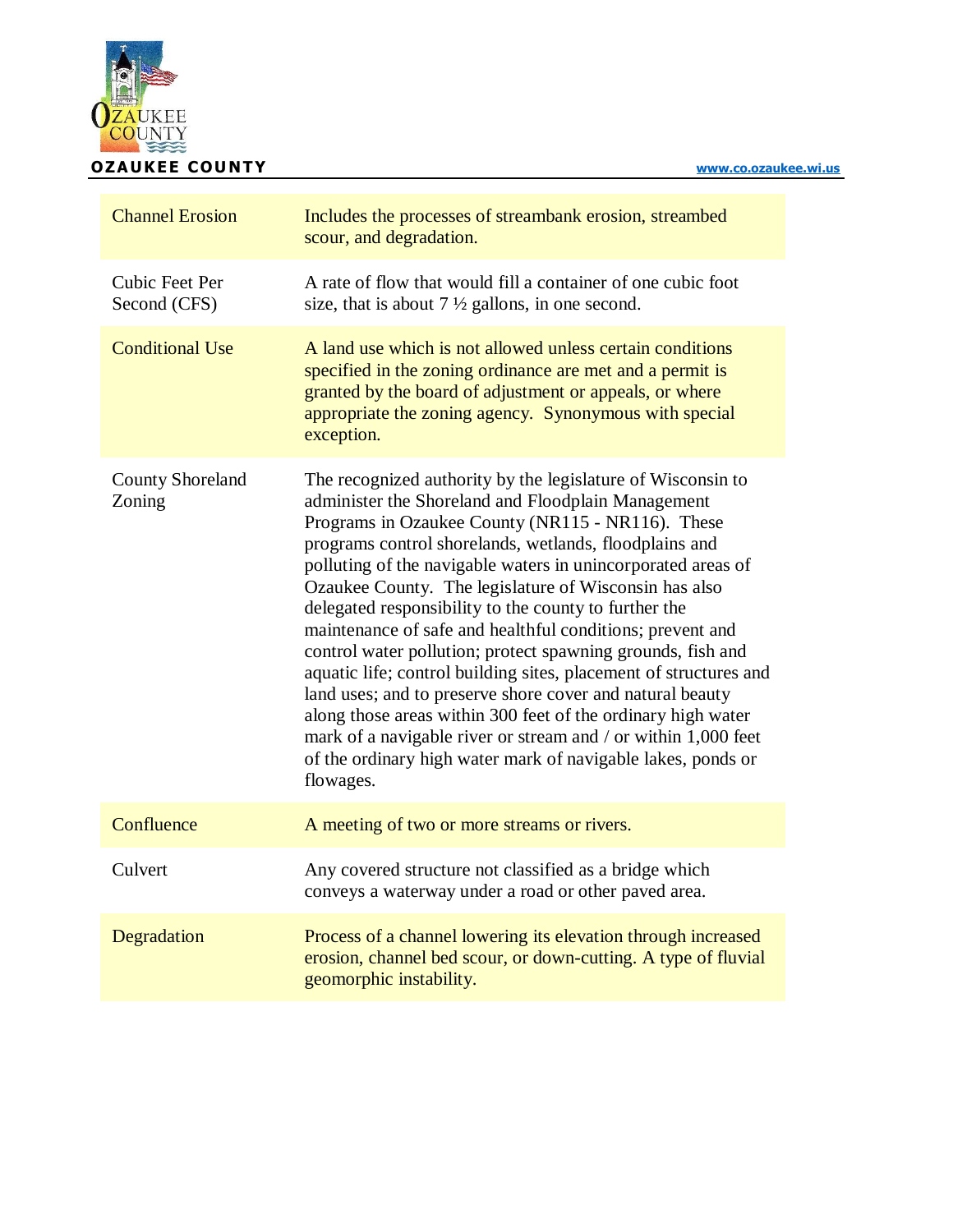| Design Capacity       | An engineering term used to describe the amount of water that<br>a modified channel was designed to convey. Generally, the<br>design capacity for improved District facilities is to<br>accommodate the 1 % or 100-Year Flood. This is the level of<br>protection. Capacity is in CFS or Q. See "Flood Capacity."                                                                   |
|-----------------------|-------------------------------------------------------------------------------------------------------------------------------------------------------------------------------------------------------------------------------------------------------------------------------------------------------------------------------------------------------------------------------------|
| <b>Design Flow</b>    | The magnitude of stream flow that is used in design of<br>channel improvements and structures across the channels.                                                                                                                                                                                                                                                                  |
| Drainage Area         | Area that drains into a body of water such as a stream or a<br>reservoir.                                                                                                                                                                                                                                                                                                           |
| <b>Drop Structure</b> | A structure designed to convey flows over a vertical distance<br>from a higher to a lower elevation.                                                                                                                                                                                                                                                                                |
| Easement              | Right of way granted by a property owner to another party for<br>an expressed purpose of either constructing flood and erosion<br>control improvements or maintaining the channel. The<br>property owner retains the ownership rights on the area under<br>the easement but his use of the area is restricted only by those<br>uses which are compatible with the other party uses. |
| Erosion               | The detachment and movement of soil or rock fragments by<br>water, wind, ice, gravity, or extreme sun or heat.                                                                                                                                                                                                                                                                      |
| <b>FEMA</b>           | Federal Emergency Management Agency. Has authority over<br>federal flood insurance program and publishes the 100-Year<br>Flood map.                                                                                                                                                                                                                                                 |
| <b>Fish Ladders</b>   | Artificial, stepped pools to enable fish traveling upstream,<br>against the flow of water, to span a large vertical distance in a<br>series of gradual steps. Used at dams or other in-stream<br>barriers.                                                                                                                                                                          |
| Flood                 | The temporary inundation of lands normally dry; any waters<br>escaping from a creek or river.                                                                                                                                                                                                                                                                                       |
| <b>Flood Storage</b>  | Those floodplain areas where storage of flood waters has been<br>taken into account in reducing the regional flood discharge.                                                                                                                                                                                                                                                       |
| Floodproofing         | Any combination of structural provisions, changes or<br>adjustments to properties and structures, water and sanitary<br>facilities and contents of buildings subject to flooding, for the<br>purpose of reducing or eliminating flood damage.                                                                                                                                       |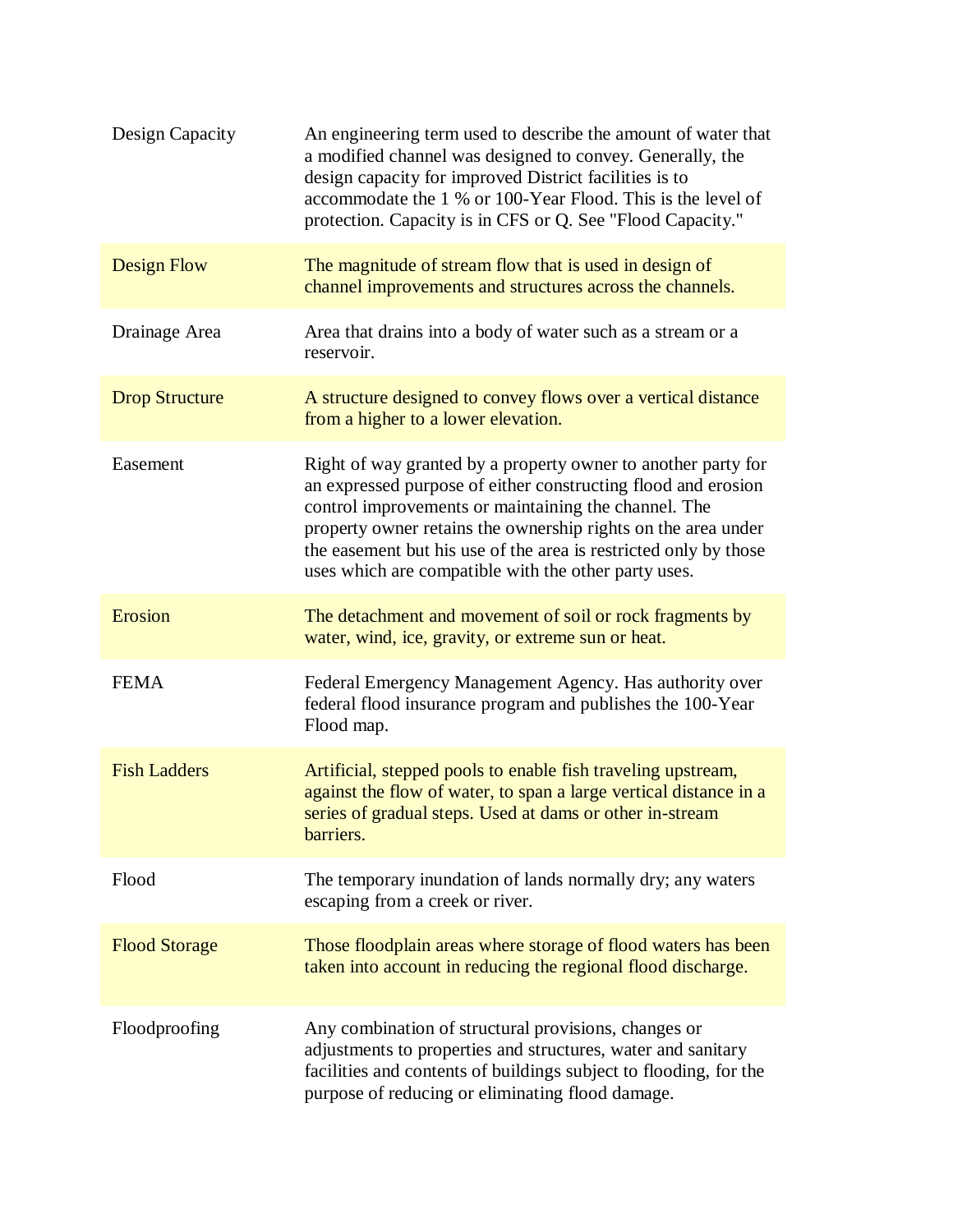| <b>Flood Protection</b><br><b>Elevation</b> | An elevation 2 feet above the regional flood elevation.                                                                                                                                                                                                                                                                       |
|---------------------------------------------|-------------------------------------------------------------------------------------------------------------------------------------------------------------------------------------------------------------------------------------------------------------------------------------------------------------------------------|
| Floodfringe                                 | That portion of the floodplain outside of the floodway, which<br>is covered by flood water during the regional flood. This term<br>is generally associated with standing water rather than flowing<br>water.                                                                                                                  |
| Floodplain                                  | That land which has been or may be covered by flood water<br>during the regional flood. This includes the floodway,<br>floodfringe, shallow depth flooding, flood storage, and coastal<br>plain areas.                                                                                                                        |
| Floodwall                                   | A wall constructed adjoining channel to prevent flooding of<br>the surroundings areas.                                                                                                                                                                                                                                        |
| Floodway                                    | The channel of a river or stream, and those portions of the<br>floodplain adjoining the channel required to carry the regional<br>flood discharge. This term is generally associated with<br>flowing water rather than standing water.                                                                                        |
| Freeboard                                   | Vertical distance between the top of an embankment adjoining<br>a channel and the water level in the channel.                                                                                                                                                                                                                 |
| <b>Human Habitation</b>                     | A human residence or dwelling.                                                                                                                                                                                                                                                                                                |
| <b>Hard Structures</b>                      | A type of bank protection structure incorporating rock, riprap,<br>sack concrete, gabion baskets and mattresses, or concrete.<br>These structures are inert and rigid.                                                                                                                                                        |
| Hydrology                                   | The science dealing with the origin, distribution and<br>circulation of waters of the earth such as rainfall, streamflow,<br>infiltration, evaporation, and groundwater storage.                                                                                                                                              |
| <b>Invasive Species</b>                     | A subcategory of nonnative plants that aggressively invade<br>natural plant communities and displace native plants or less<br>aggressive weedy plants. Examples of invasive species in<br>Santa Clara County wetland and riparian areas are broad-leaf<br>peppergrass (Lepidium latifolium) and giant reed (Arundo<br>donax). |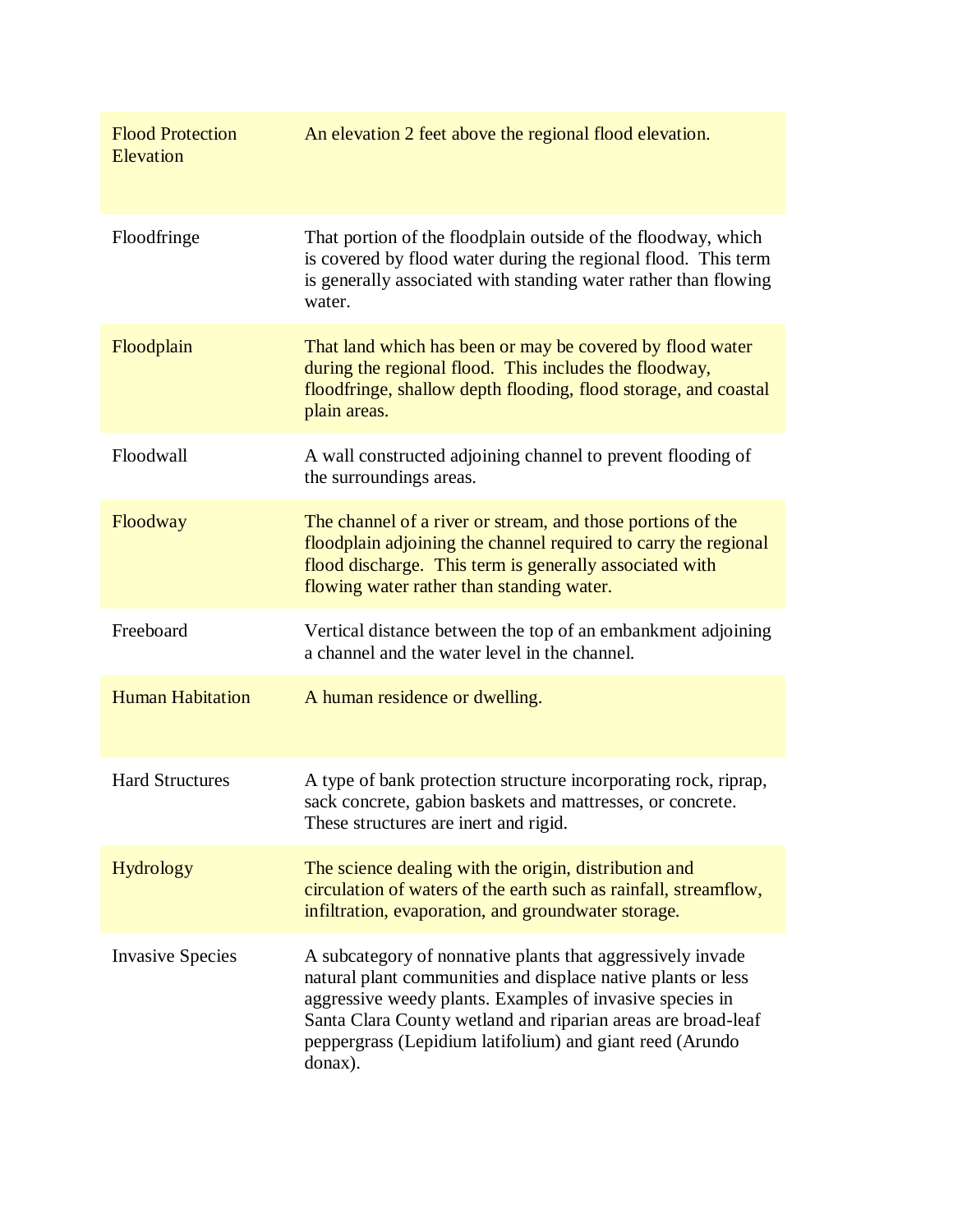| Invert                             | A creek or channel bottom.                                                                                                                                                                                                                                                                                                                                                                                                                                                                  |
|------------------------------------|---------------------------------------------------------------------------------------------------------------------------------------------------------------------------------------------------------------------------------------------------------------------------------------------------------------------------------------------------------------------------------------------------------------------------------------------------------------------------------------------|
| Levee                              | An embankment constructed to prevent a river or stream from<br>flooding adjacent lands.                                                                                                                                                                                                                                                                                                                                                                                                     |
| <b>Low Flow Channel</b>            | That section of stream which carries the more frequent,<br>periodic streamflows.                                                                                                                                                                                                                                                                                                                                                                                                            |
| <b>Modified Natural</b><br>Channel | A watercourse which has had improvements such as bank<br>protection (e.g., gabions, rip rap, other revetments) and<br>selected areas of historical channelization (e.g., widening,<br>straightening) and/or other capacity or passage improvements.                                                                                                                                                                                                                                         |
| <b>Natural Channel</b>             | A watercourse without any significant improvements or<br>modifications and very little evidence of historical alterations.                                                                                                                                                                                                                                                                                                                                                                  |
| Non-Native<br>Vegetation           | Any vegetation which, under natural conditions, does not<br>originate within the ecosystem in which it is found.<br>Synonymous with invasive plant species.                                                                                                                                                                                                                                                                                                                                 |
| Reach                              | The smallest subdivision of a drainage system consisting of a<br>uniform length of channel or a discrete portion of a channel.                                                                                                                                                                                                                                                                                                                                                              |
| <b>Regional Flood</b>              | A flood determined to be representative of large floods known<br>to have occurred in Wisconsin or which may be expected to<br>occur on a particular lake, river or stream once in every 100<br>years. Synonymous with 100-Year Flood.                                                                                                                                                                                                                                                       |
| Restoration                        | The reestablishment of the structure and function of<br>ecosystems. Ecological restoration is the process of returning<br>an ecosystem as closely as possible to predisturbance<br>conditions and functions. Implicit in this definition is that<br>ecosystems are naturally dynamic. It is therefore not possible<br>to recreate a system exactly. The restoration process<br>reestablishes the general structure, function, and dynamic but<br>self-sustaining behavior of the ecosystem. |
| Riparian                           | Located along the edge of a channel, generally on the<br>floodplain. Characterized by access to and influence of the<br>channel, but not in it.                                                                                                                                                                                                                                                                                                                                             |
| Riprap                             | Loose rock or concrete of varying size, typically brought to a<br>site. Used to protect channel banks from scouring forces.                                                                                                                                                                                                                                                                                                                                                                 |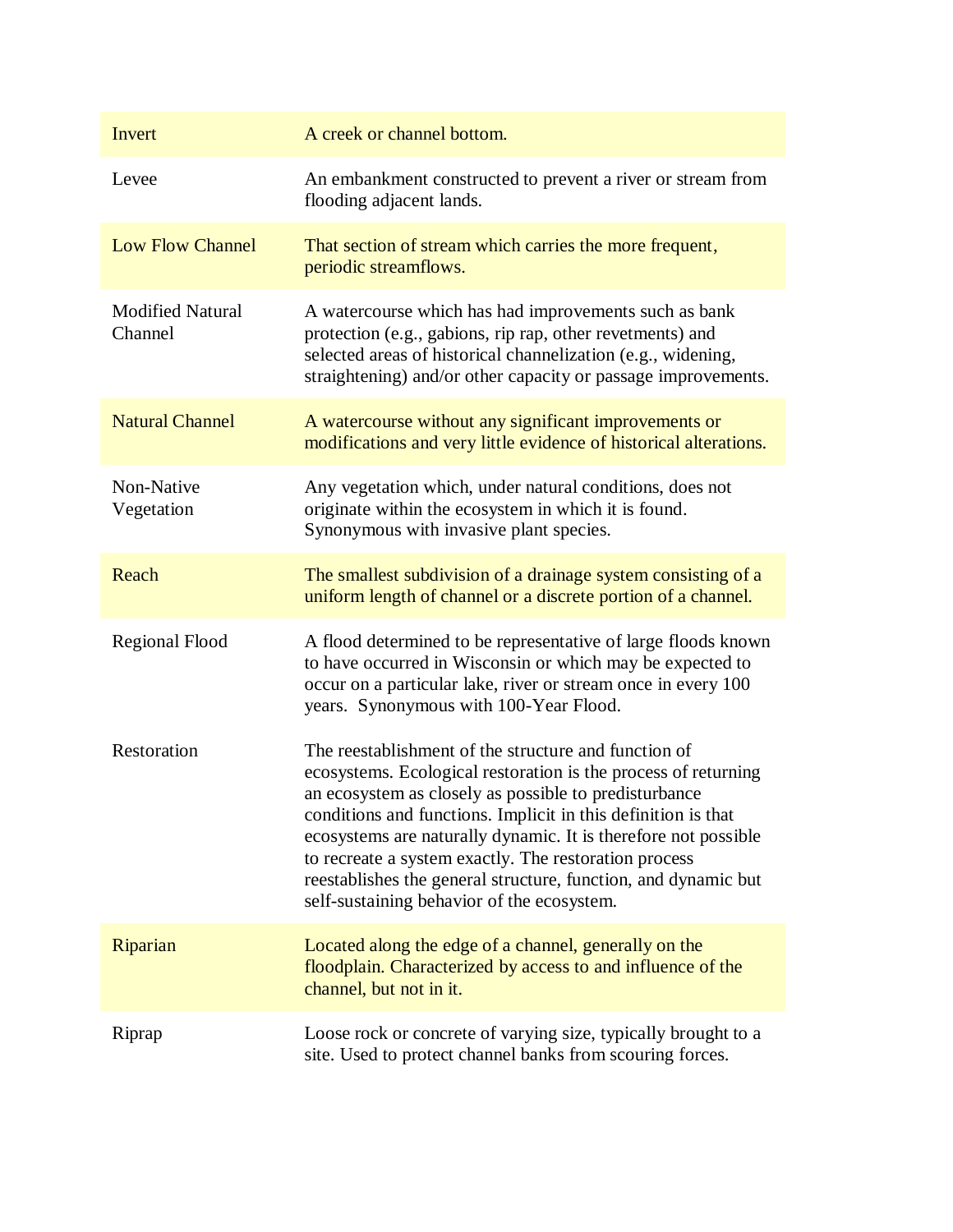| <b>Runoff</b> (surface)         | The flow of water across the land surface and in stream<br>channels. Occurs only after the local storage capacity of the<br>landscape has been exceeded and includes both overland flow<br>and streamflow.                                                                                                                                                                                                                                                                                                                                                                                                                                                                                                                                                                                  |
|---------------------------------|---------------------------------------------------------------------------------------------------------------------------------------------------------------------------------------------------------------------------------------------------------------------------------------------------------------------------------------------------------------------------------------------------------------------------------------------------------------------------------------------------------------------------------------------------------------------------------------------------------------------------------------------------------------------------------------------------------------------------------------------------------------------------------------------|
| Scour                           | The clearing and digging action of flowing air or water,<br>especially the downward erosion caused by stream water in<br>removing material (e.g., soil, rocks) from a channel bed or<br>bank or around in-channel structures.                                                                                                                                                                                                                                                                                                                                                                                                                                                                                                                                                               |
| Sediment                        | Solid material, both mineral and organic, that settles to the<br>bottom of channels, canals, percolation ponds, or behind<br>dams.                                                                                                                                                                                                                                                                                                                                                                                                                                                                                                                                                                                                                                                          |
| <b>Sediment Removal</b>         | The act of removing sediment deposited within a stream.<br>Typically, sediment is removed when it reduces capacity.                                                                                                                                                                                                                                                                                                                                                                                                                                                                                                                                                                                                                                                                         |
| Sheetflooding                   | A shallow (less than a foot) flooding caused by inadequate<br>drainage systems.                                                                                                                                                                                                                                                                                                                                                                                                                                                                                                                                                                                                                                                                                                             |
| <b>Shoreland Zoning</b>         | Ozaukee County is the recognized authority by the legislature<br>of Wisconsin to control shorelands, wetlands, floodplains and<br>polluting of the navigable waters in unincorporated areas of<br>Ozaukee County. The legislature of Wisconsin has also<br>delegated responsibility to the county to further the<br>maintenance of safe and healthful conditions; prevent and<br>control water pollution; protect spawning grounds, fish and<br>aquatic life; control building sites, placement of structures and<br>land uses; and to preserve shore cover and natural beauty<br>along those areas within 300 feet of the ordinary high water<br>mark of a navigable river or stream and/or within 1,000 feet of<br>the ordinary high water mark of navigable lakes, ponds or<br>flowages. |
| <b>Stormwater</b><br>Management | Public policy and action to control stormwater runoff<br>associated with development within a rapidly urbanizing<br>watershed in order to prevent the occurrence of, or increase in,<br>flood damage potential.                                                                                                                                                                                                                                                                                                                                                                                                                                                                                                                                                                             |
| Streambed                       | The part of a stream over which a column of water moves.                                                                                                                                                                                                                                                                                                                                                                                                                                                                                                                                                                                                                                                                                                                                    |
| <b>Special Exception</b>        | A land use which is not allowed unless certain conditions<br>specified in the zoning ordinance are met and a permit is<br>granted by the board of adjustment or appeals or, where<br>appropriate the zoning agency. Synonymous with conditional                                                                                                                                                                                                                                                                                                                                                                                                                                                                                                                                             |